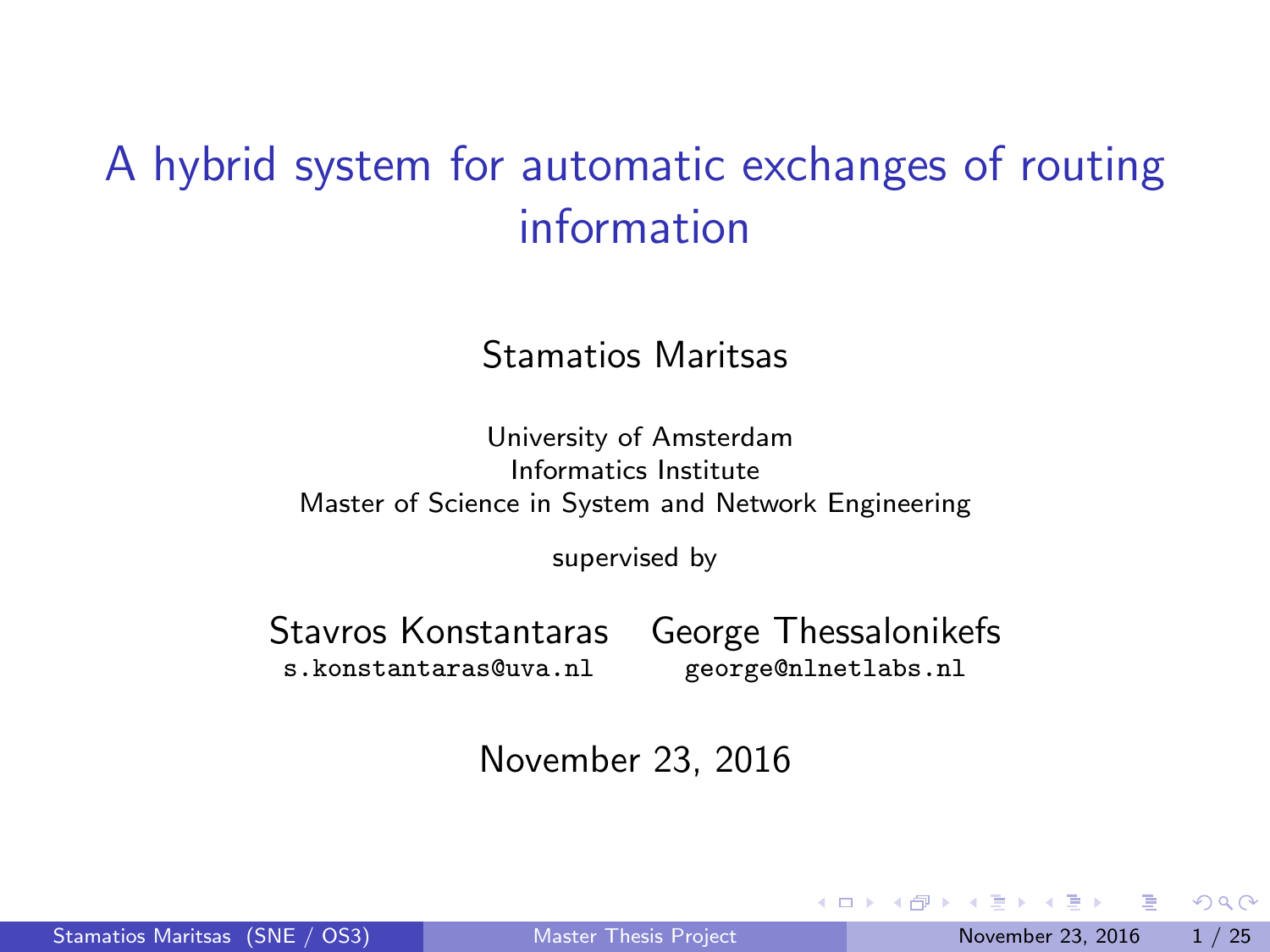### Border Gateway Protocol — BGP

### **Definition**

 $BGP$  is the de facto inter-AS $^1$ routing protocol used on the Internet nowadays.

- Specified in RFC 4271 (BGP4)
- Peer-to-peer reachability discovery protocol
- $\bullet$  Comes in two flavors, *iBGP* and  $eBGP$

<sup>1</sup>Autonomous System  $(AS) = a$  connected group of IP prefixes having a single, consistent routing policy  $A \equiv \lambda \quad A \equiv \lambda$ 4 D F Stamatios Maritsas (SNE / OS3) [Master Thesis Project](#page-0-0) November 23, 2016 2 / 25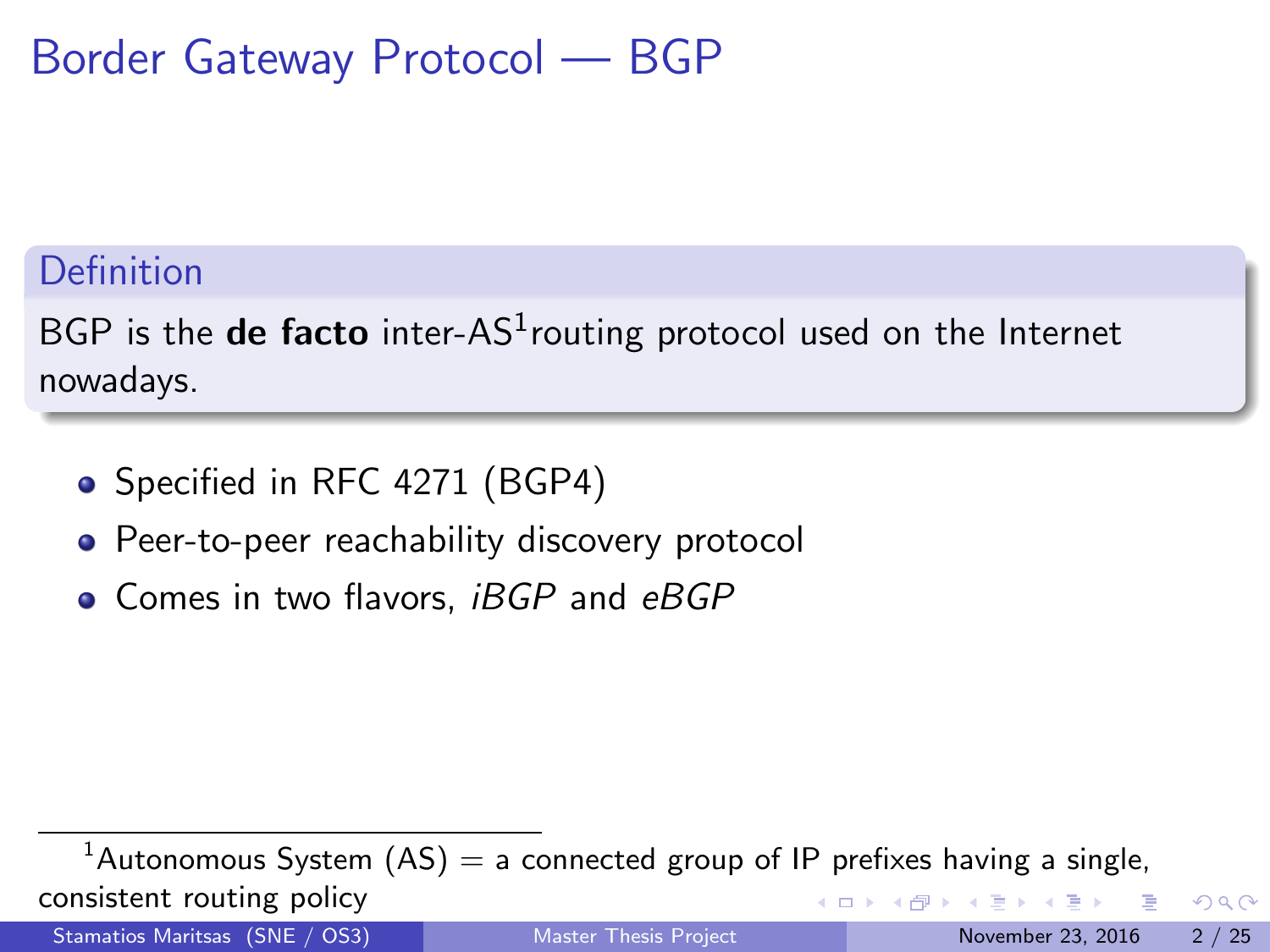### Policies

### Definition

Policies determine a set of rules on how routing and reachability information is exchanged between BGP routers.

- whom does an AS connect with
- which route prefixes are announced to others
- which route prefixes are accepted from others
- what are the desired preferences, etc.
- **•** Categorization
	- $\blacktriangleright$  Transit policies
	- $\blacktriangleright$  Traffic engineering policies
	- $\blacktriangleright$  Scalability policies
	- $\blacktriangleright$  Security-related policies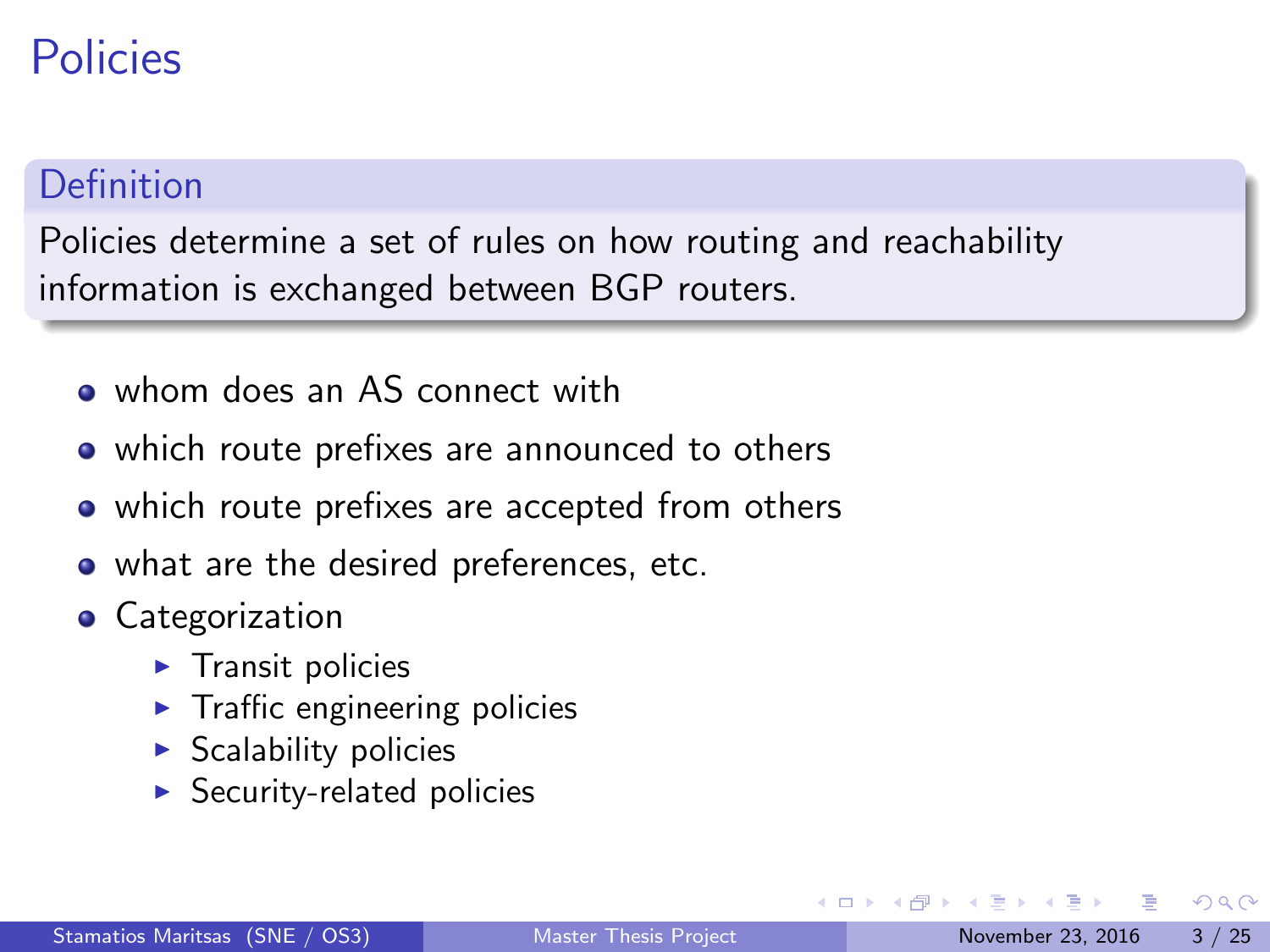Routing Policy Specification Language — RPSL

### Definition

RPSL is a neutral-vendor, object-oriented language used to specify a routing policy in the IRR.

• defines 13 classes of objects

aut-num, route, as-set, route-set

### • Three-fold purpose

- $\triangleright$  presentation of policies in IRR in an understandable format
- $\blacktriangleright$  description of policies in a more comfortable/solid way
- $\triangleright$  can be converted into BGP configuration files
- **•** Practical difficulties
	- $\triangleright$  complex policy descriptions due to its flexibility
	- $\blacktriangleright$  level of accuracy of descriptions largely varies
	- $\blacktriangleright$  adds an extra high-level configuration step

 $QQ$ 

 $\mathcal{A} \cap \mathcal{B} \rightarrow \mathcal{A} \ni \mathcal{B} \rightarrow \mathcal{A} \ni \mathcal{B} \rightarrow \mathcal{B}$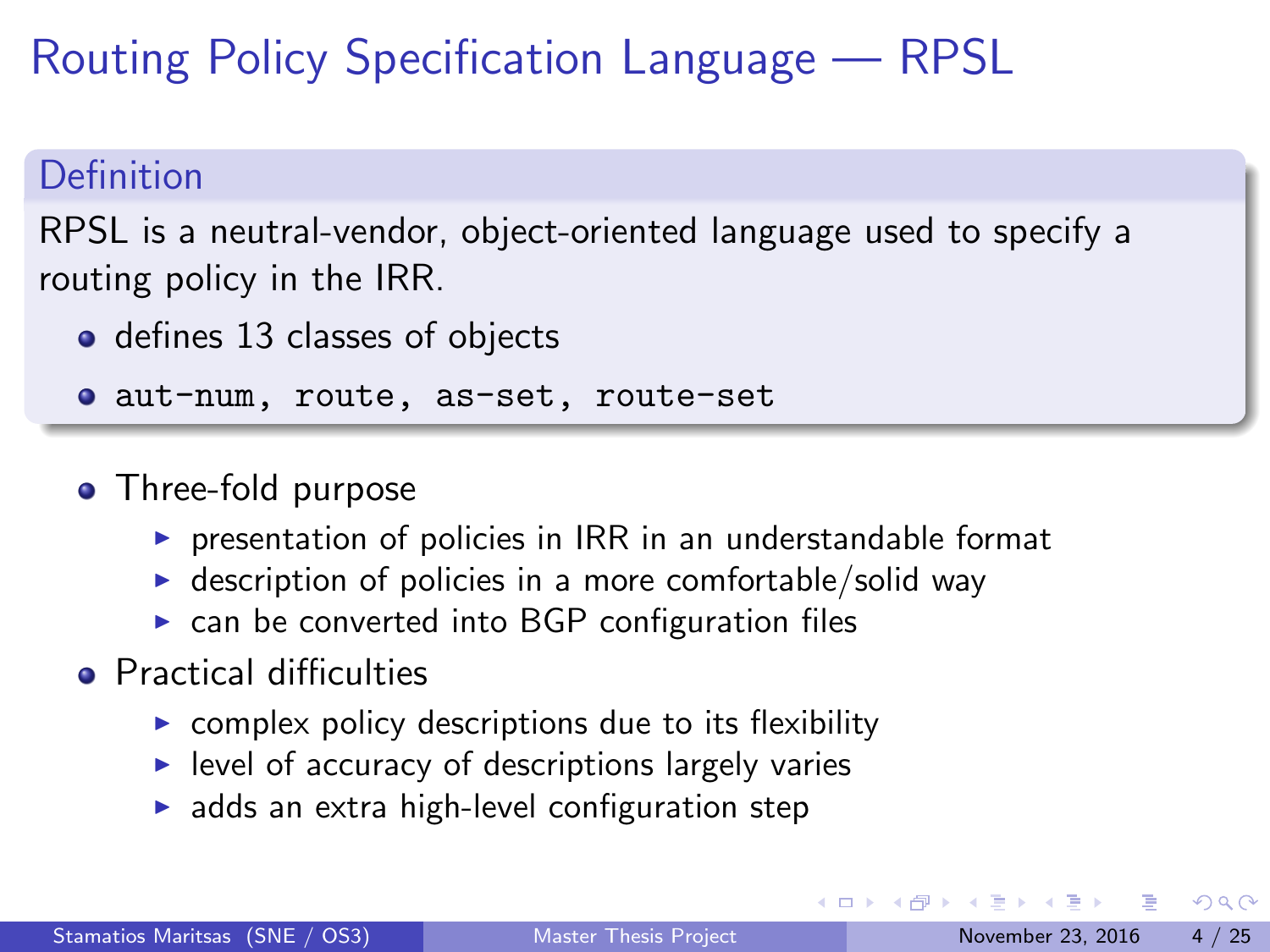## Internet Routing Registry — IRR

### Definition

IRR is a distributed set of repositories used by many network operators to store their AS routing policy.

- **o** Numbers
	- $\triangleright$  26 both public and private routing registries in total
	- $\triangleright$  5 Routing Internet Registries (RIRs) 5 geographical regions
		- $\star$  AFRINIC, ARIN, APNIC, LACNIC, RIPE NCC
		- $\star$  Allocation of IP address space and ASNs
- Security considerations
	- $\triangleright$  out-of-date information
	- $\blacktriangleright$  inconsistencies
	- $\triangleright$  no proper authorization/authentication
	- $\triangleright$  RFC 2725 (re-examine its applicability)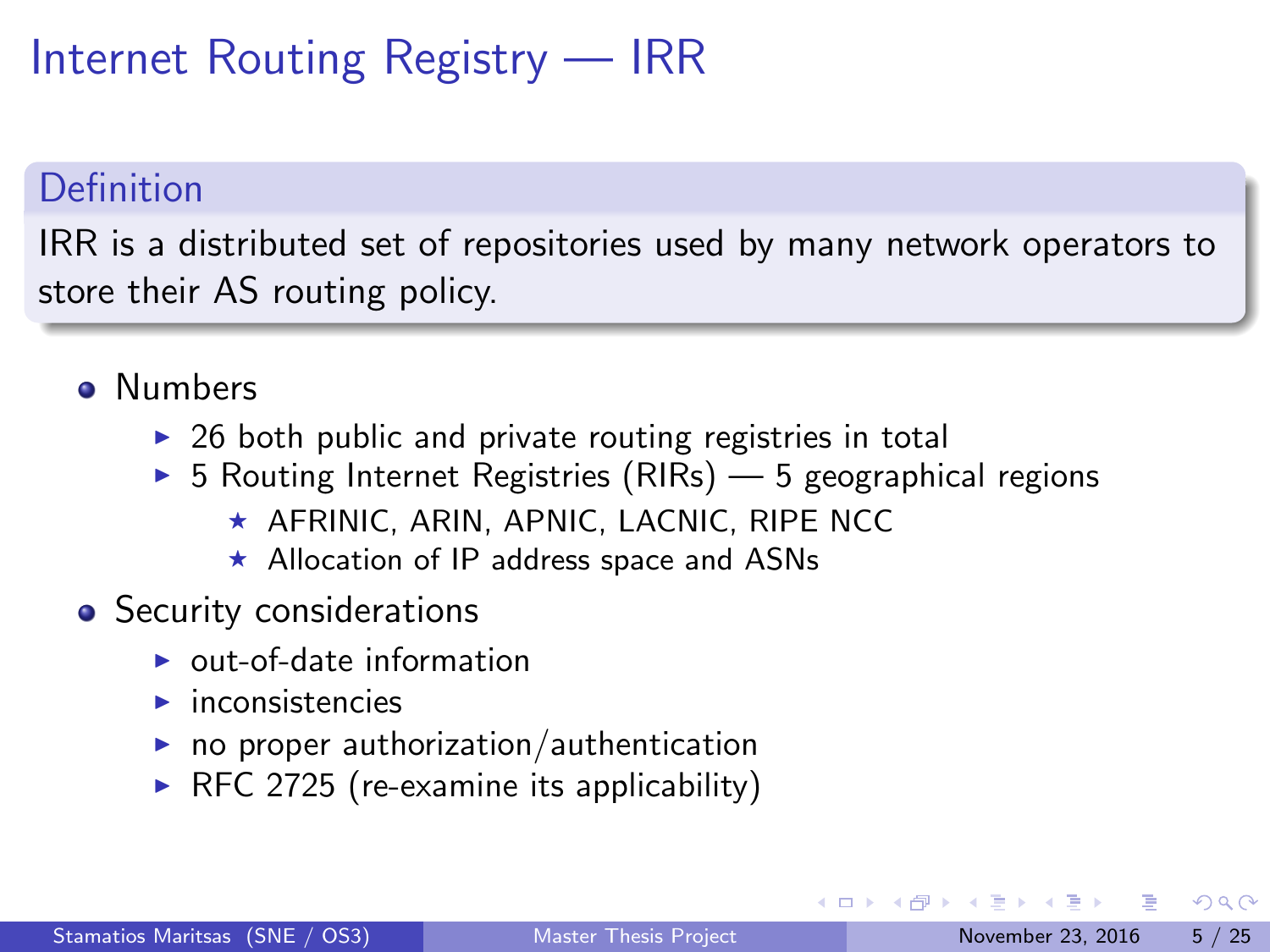## BGP security

- Early '90s
	- $\triangleright$  first standardization of BGP in RFC 1105, NOT security-oriented
	- $\triangleright$  small number of networks, trust in place
	- $\triangleright$  no need for security :)
- Nowadays
	- $\triangleright$  BGP4 (RFC 4271) is still NOT security-oriented
	- $\triangleright$  huge number of networks, NO trust in place
	- $\blacktriangleright$  security has become mandatory
- Security solutions
	- $\triangleright$  many proposals, both crypto-based and non-crypto based
	- $\triangleright$  crypto-based difficult to be applied (excluding RPKI)
		- $\star$  require modifications to BGP messages structure
		- $\star$  high computational cost
	- $\triangleright$  BGP route filtering (non crypto-based), most effective and widely deployed technique

 $QQ$ 

 $A \oplus B$   $A \oplus B$   $A \oplus B$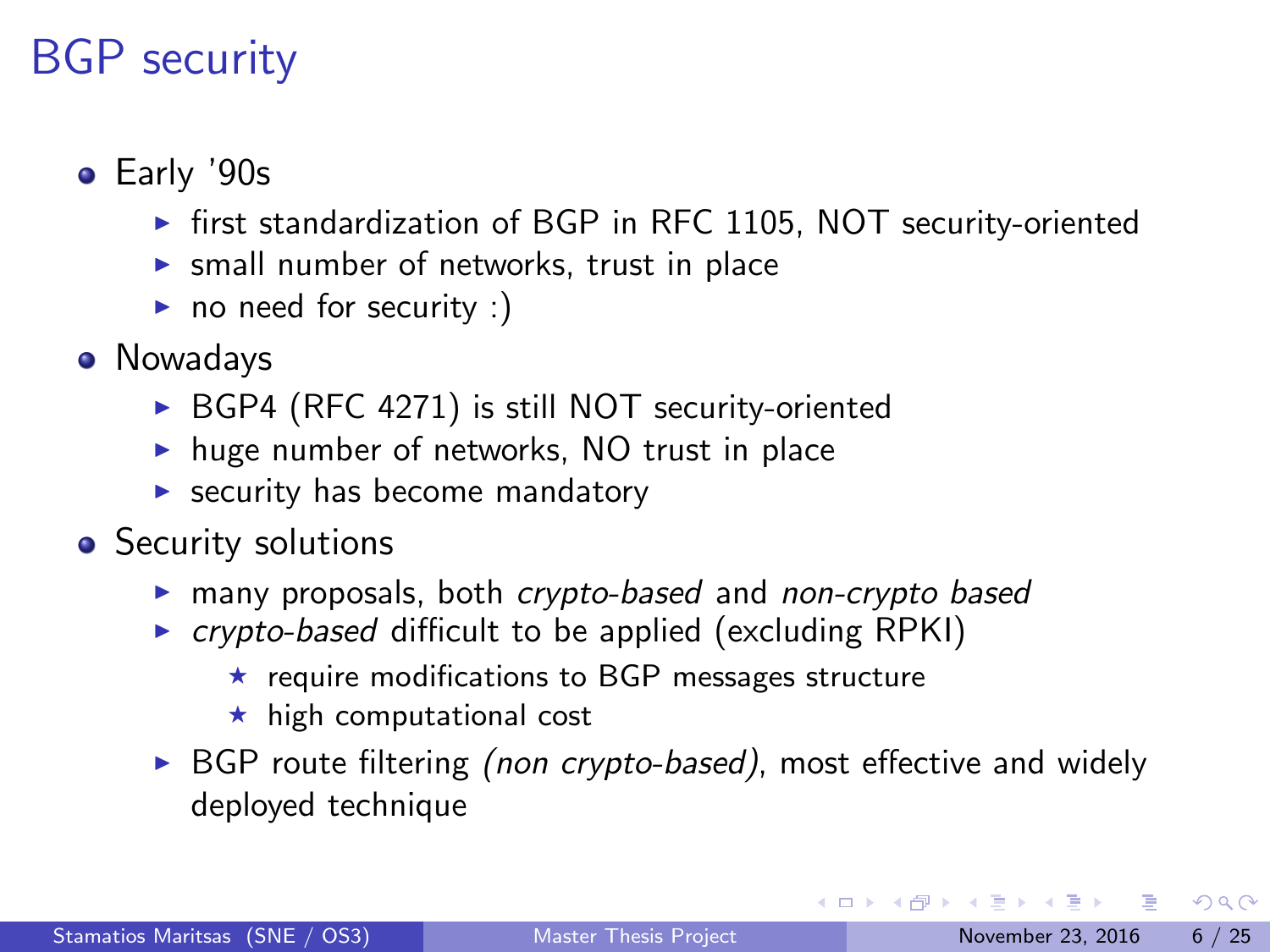### Current state

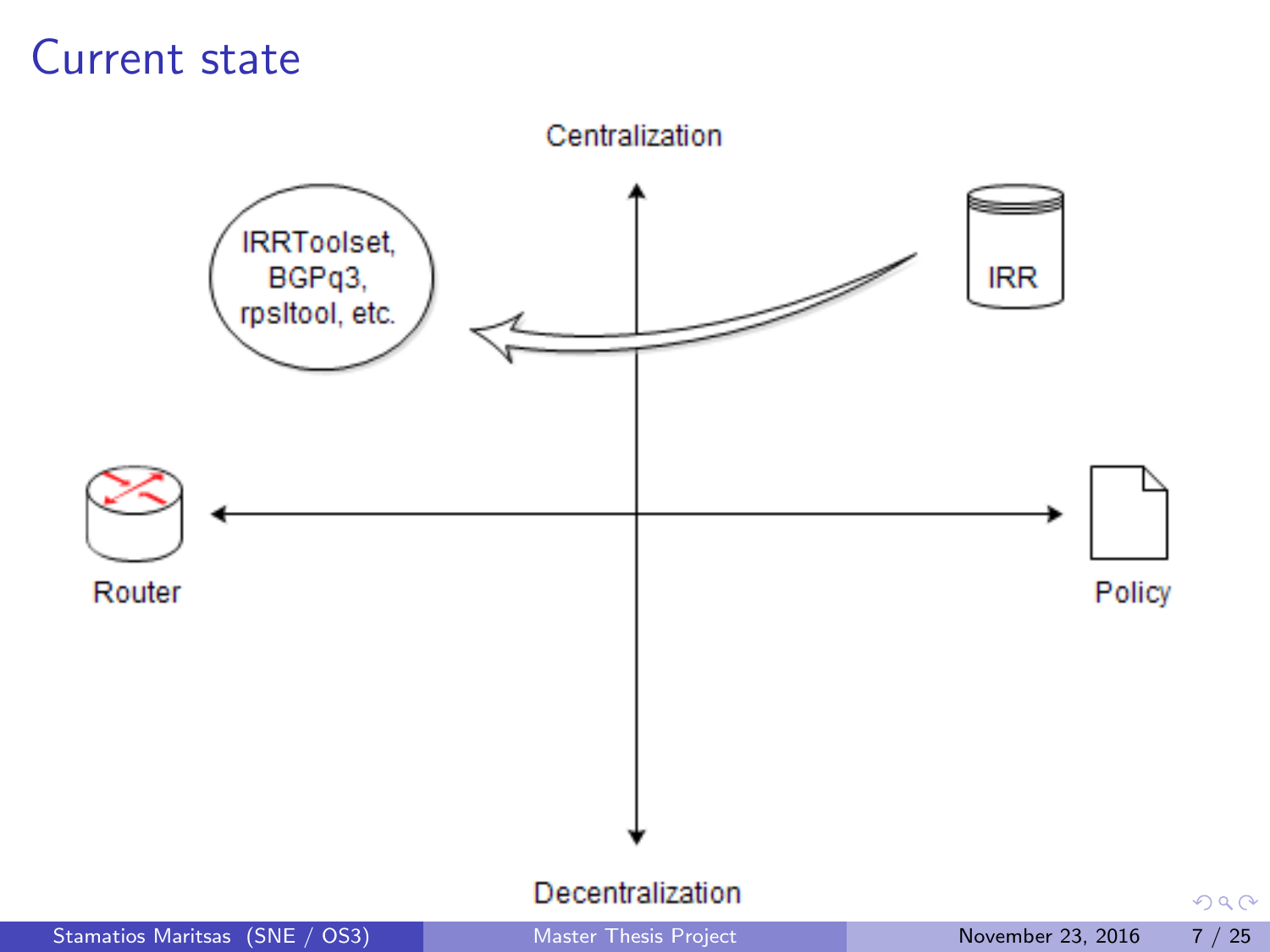## Research Questions

### Main research question

Is it possible to design a hybrid system to automatically exchange routing policies for BGP configurations?

### Sub-research questions

- Which would be the benefits by designing a hybrid approach?
- What is the potential of this hybrid system in terms of scalability and efficiency?
- What security aspects should this hybrid system employ?

 $200$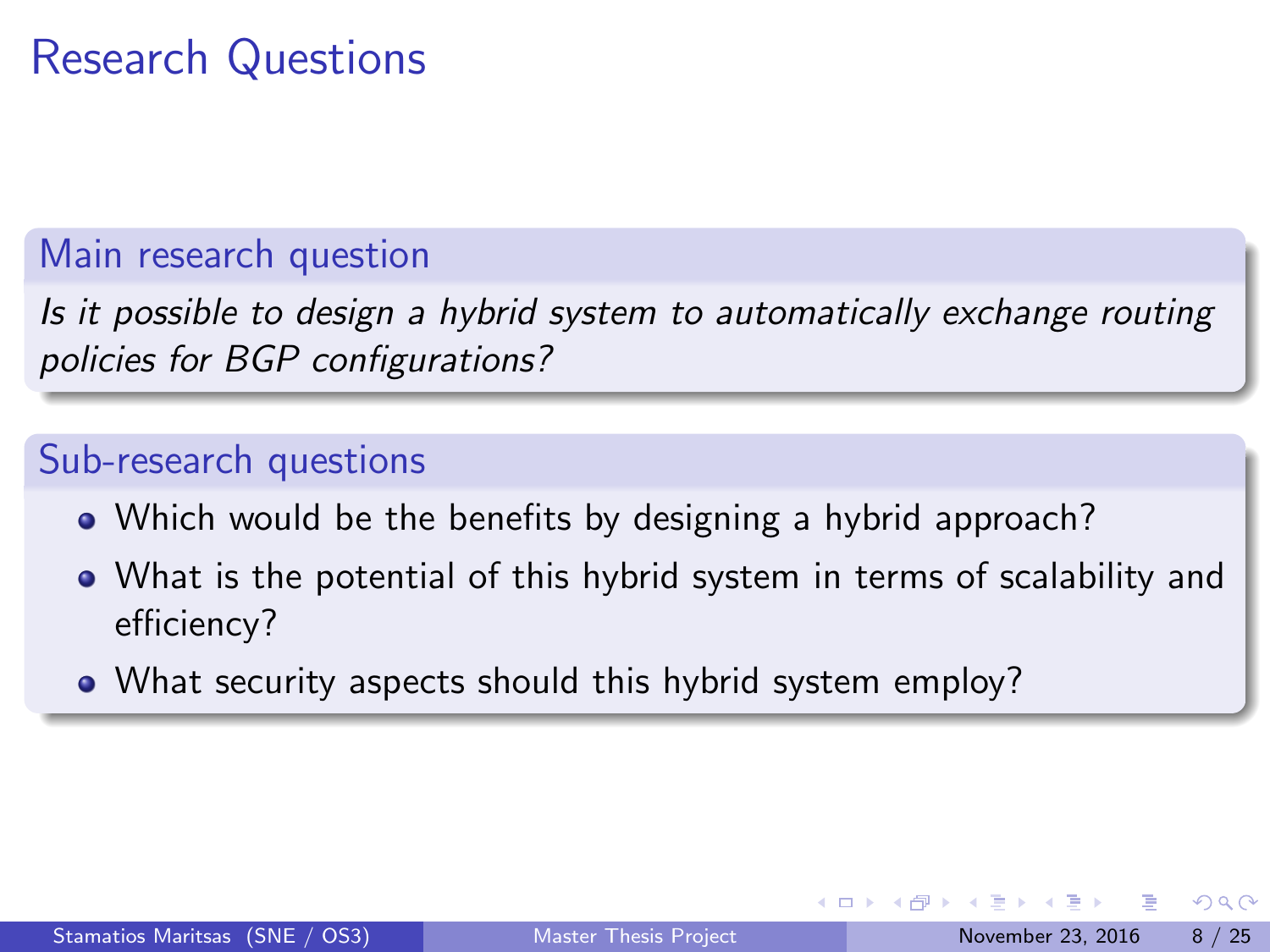### Where does our project land?

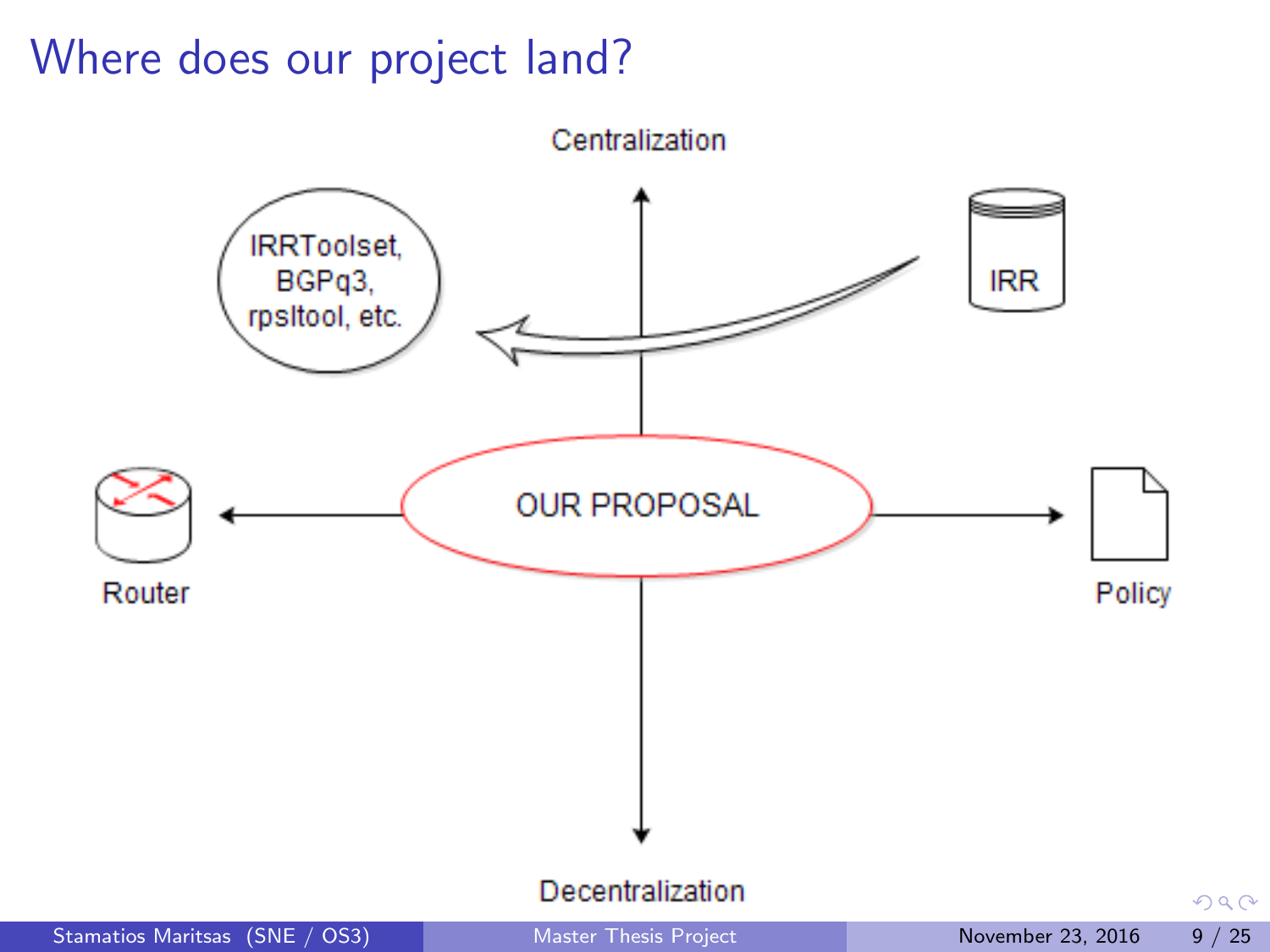## Methodology

### **•** Literature study, theoretical knowledge

- $\blacktriangleright$  articles
- $\triangleright$  RFCs
- $\blacktriangleright$  etc.
- Meetings, practical knowledge
	- $\blacktriangleright$  supervisors
	- $\triangleright$  a few network operators (mostly of small ISPs)
- Questionnaire, practical knowledge
	- $\triangleright$  2 questions concerning BGP update policy
	- $\blacktriangleright$  19 network operators mailing lists
	- **Example = 55 responses, only an indication :** (
	- $\triangleright$  more than one answer to every question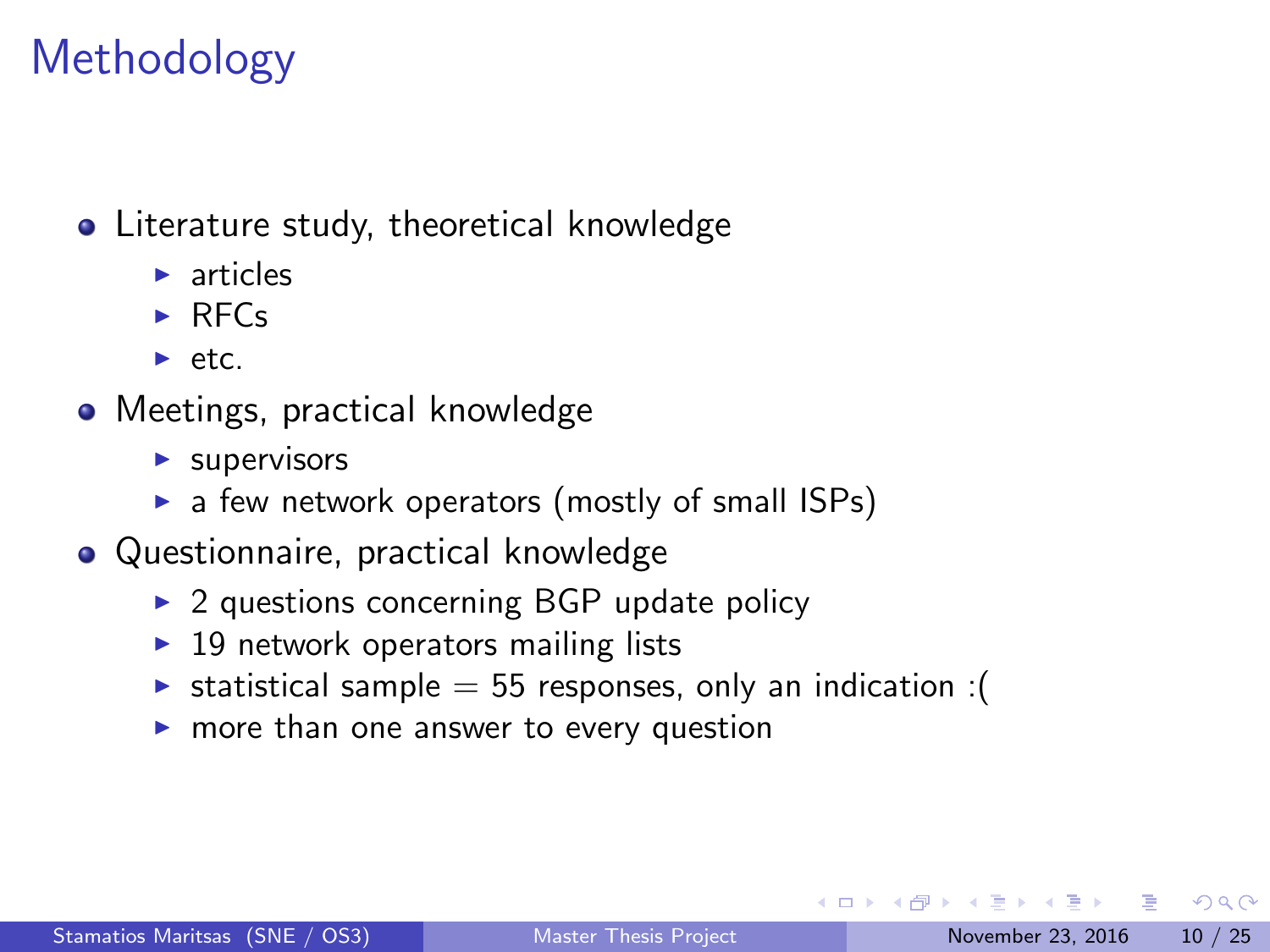## Questionnaire (1/2)

#### How do you inform all the involving members that a change has been made to your routing policy?



• Q1 indicates a need for an automatic way to exchange policies

画

イロト イ母 トイヨ トイヨト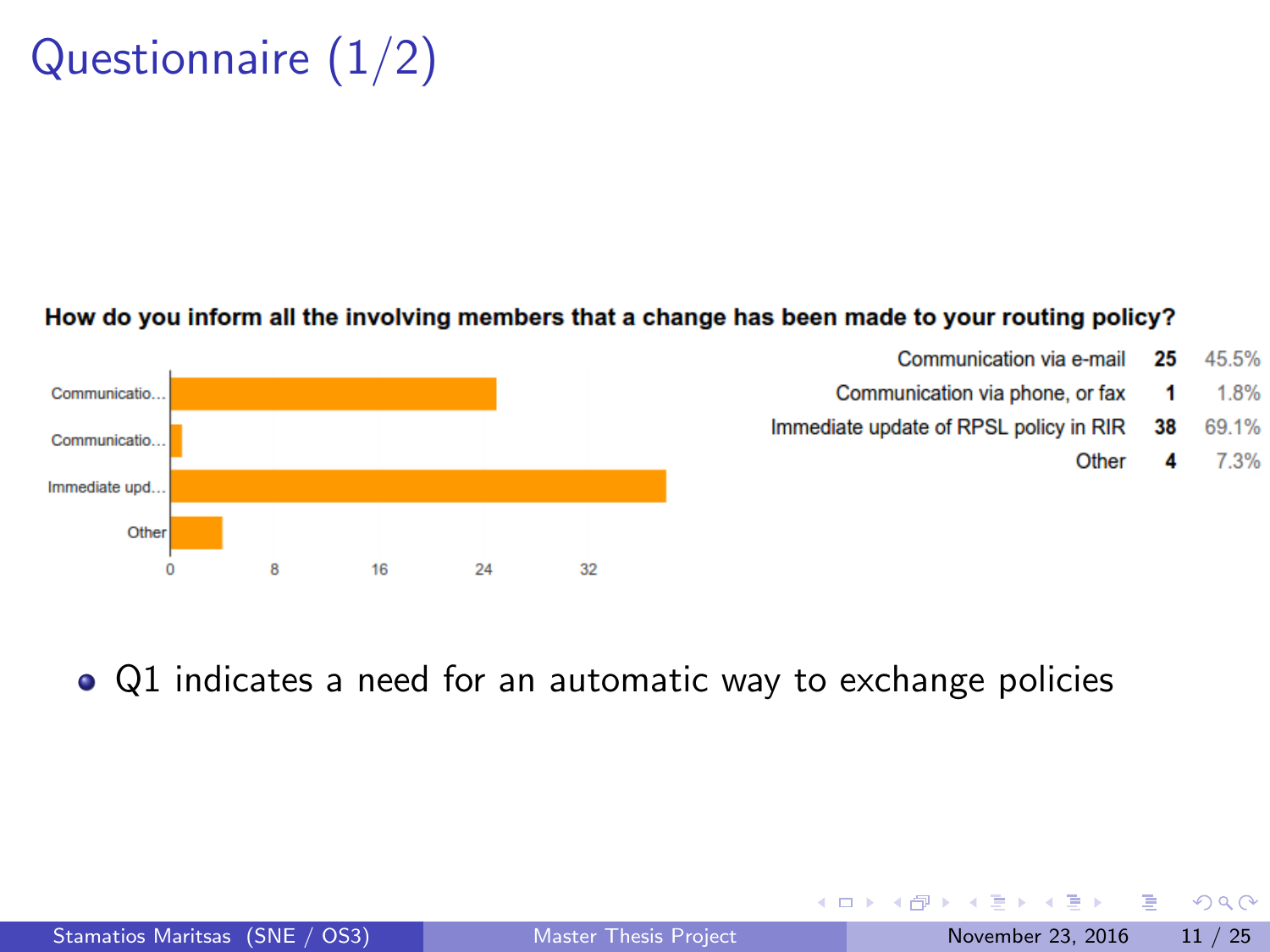<span id="page-11-0"></span>Questionnaire (2/2)

#### What is the time between a policy change and the actual RPSL update inside RIR?



Q2 indicates a need for an automatic way to exchange policies

 $\bullet$  Q2 slightly indicates RPSL's difficulty to be adopted (17 / 55, 30.9%)

画

 $\Omega$ 

**The South Book** 

4 0 8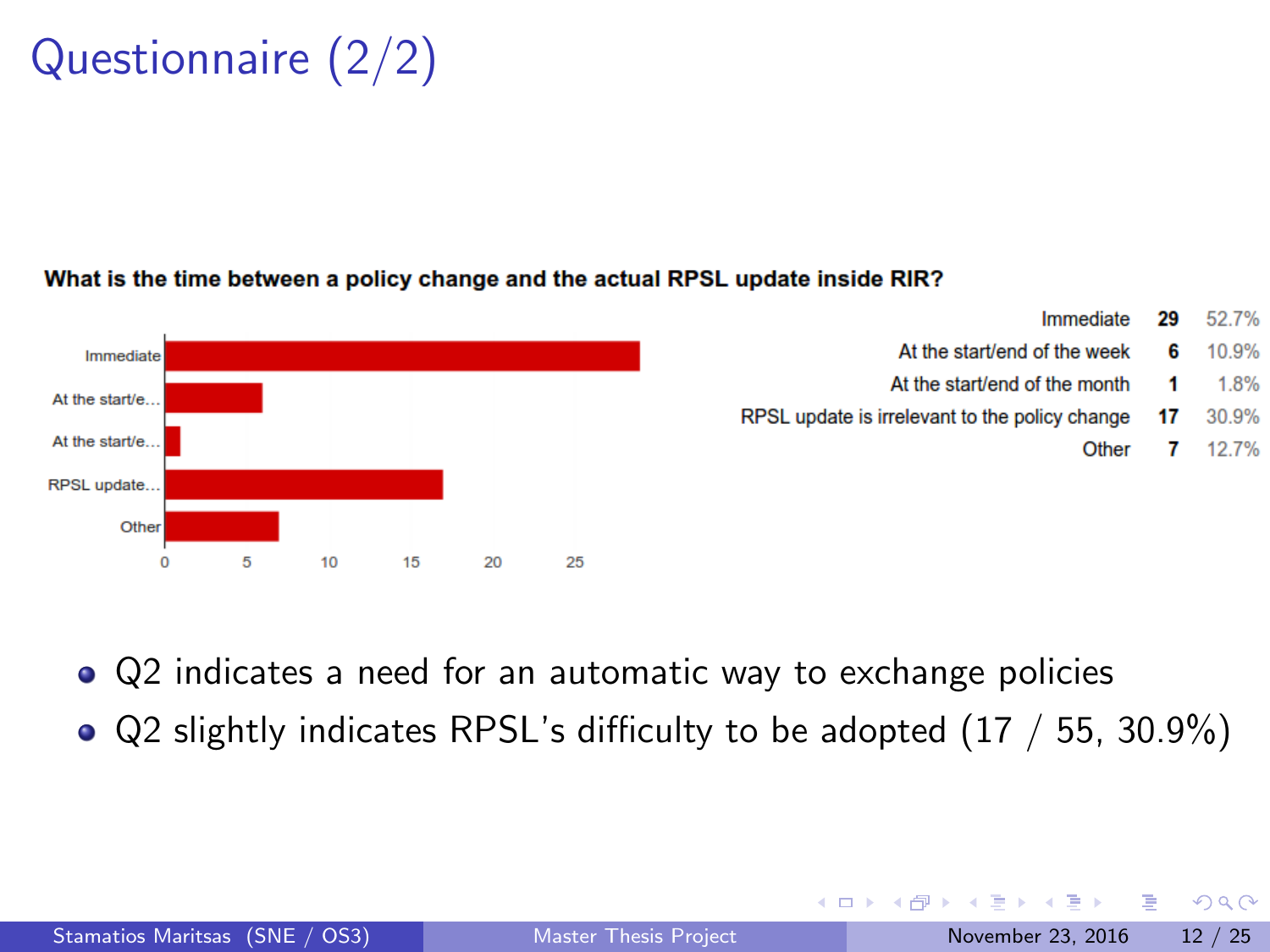## Decision making  $(1/3)$

### **•** Requirements

- $\triangleright$  Decentralization of policy information
- $\blacktriangleright$  Mapping between domains <sup>2</sup>- policy service locations
- $\triangleright$  Vendor-neutrality of routing policy language
- $\triangleright$  Security (authorization & authentication)
- $\triangleright$  Support for *Policy Views* (privacy)

<sup>2</sup>For brevity, domain  $==$  administrative domain or A[S](#page-11-0)

 $\Omega$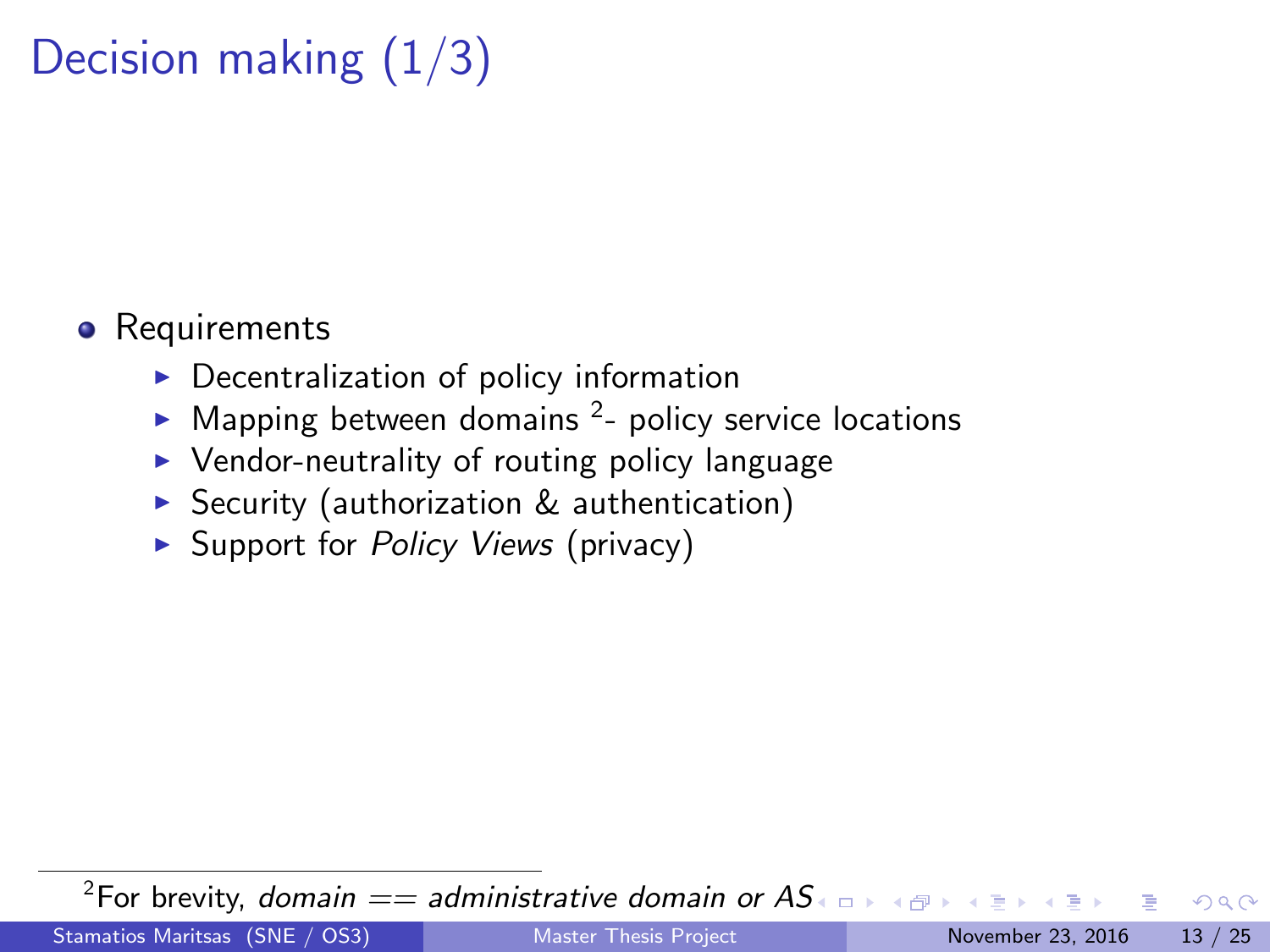## Decision making (2/3)



• Hybrid system model — Inspired by [\[1\]](#page-23-0) [UvA+TUDelft, 2015]

- $\triangleright$  need for both centralization  $\&$  decentralization
- $\triangleright$  3 components
	- $\star$  Policy Mapper (PM) centralized part
	- \* Policy Provider (PP) distributed part
	- $\star$  Policy Requester (PR) distributed part

(□ ) ( ) +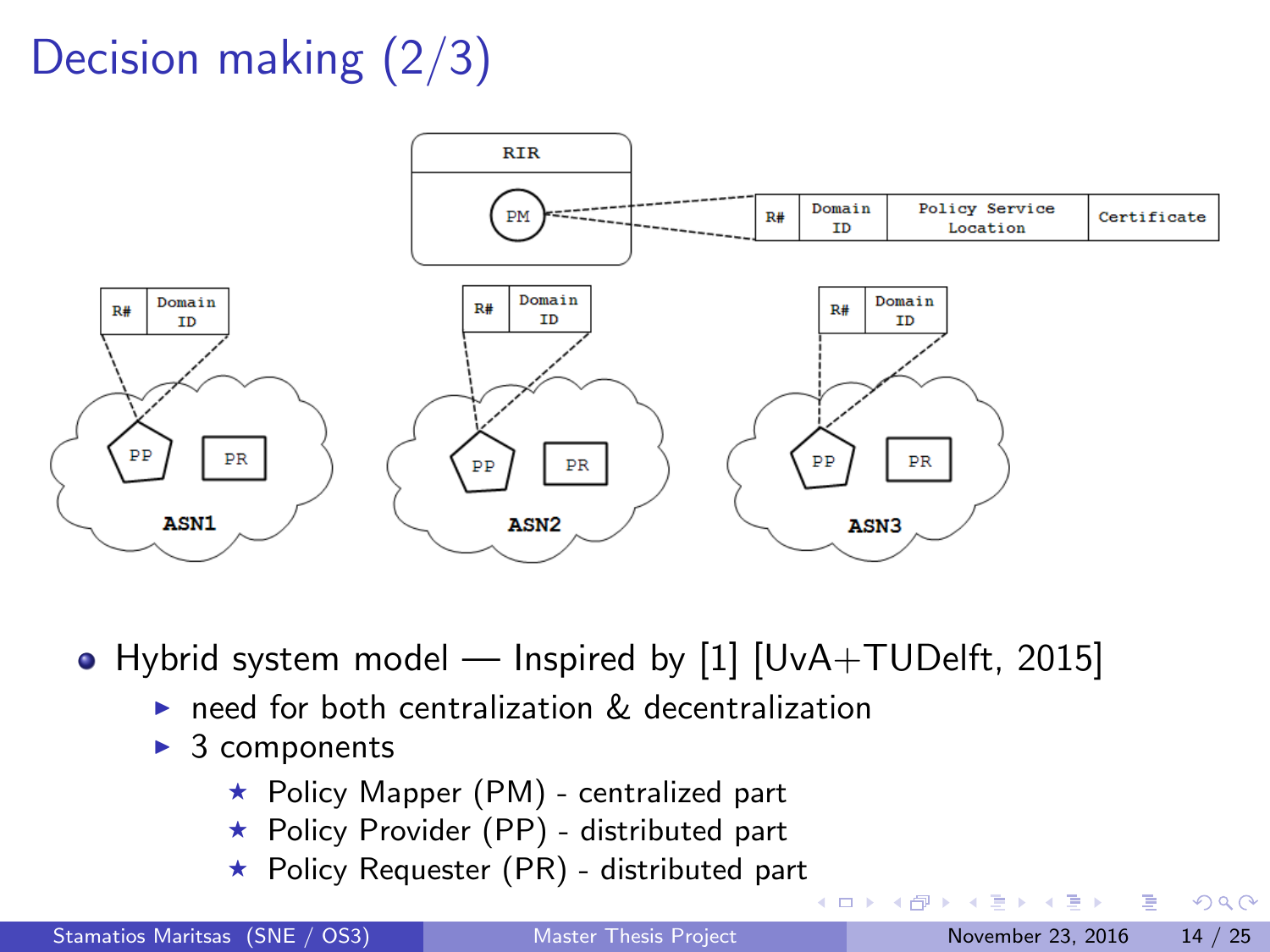## Decision making (3/3)



- Security aspects
	- $\triangleright$  PM acts as a Trusted Third Party (TTP)  $\&$  accessible by both PRs and PPs
	- $\triangleright$  One public/private key-pair per domain, used to create a self-signed certificate and share it with PM
	- $\triangleright$  PRs & PPs communicate using their self-signed certificates over TLS (mutual authentication)  $QQ$ イロト イ押ト イヨト イヨト

Stamatios Maritsas (SNE / OS3) [Master Thesis Project](#page-0-0) November 23, 2016 15 / 25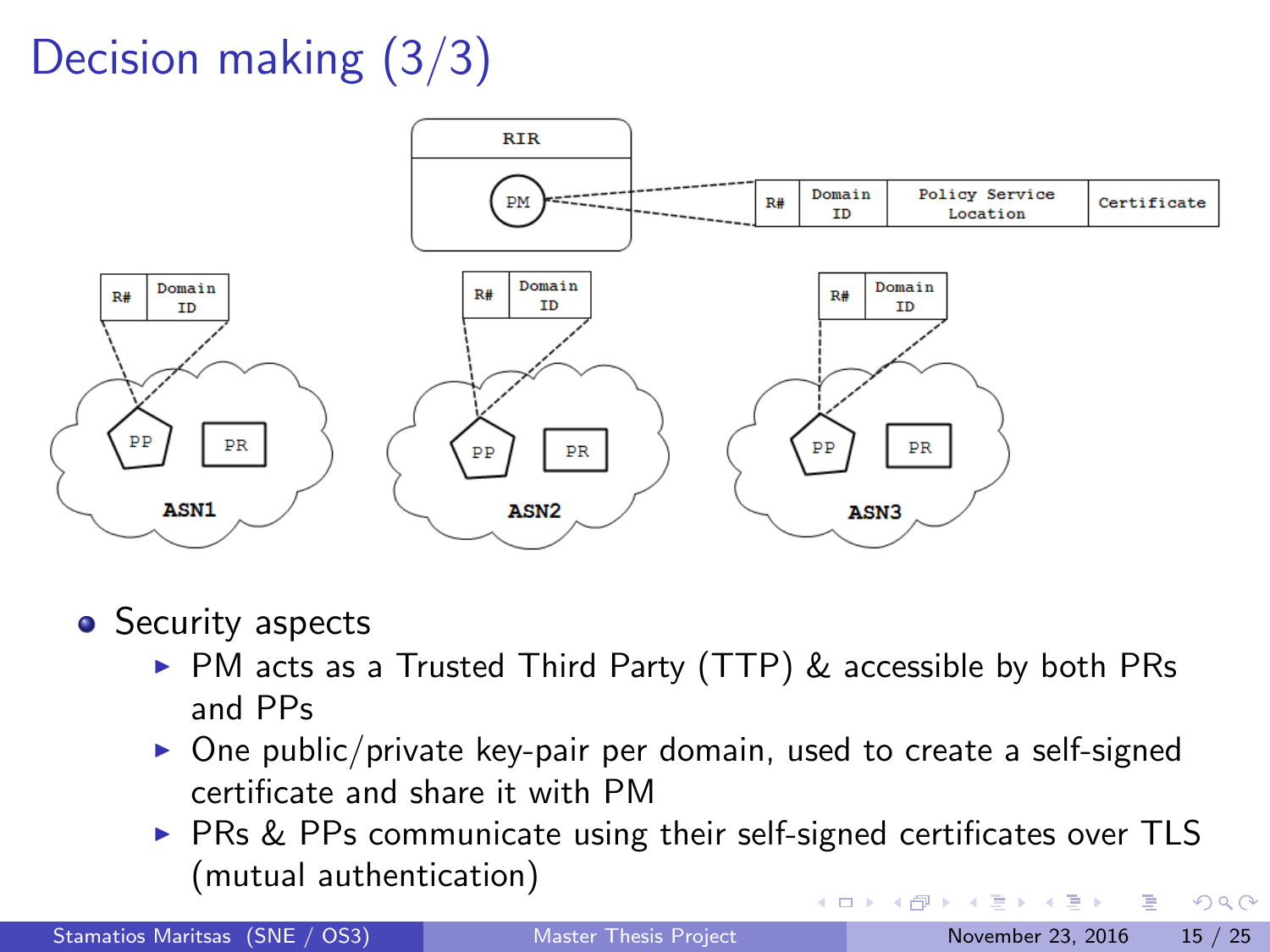## Registration to Policy Mapper



 $299$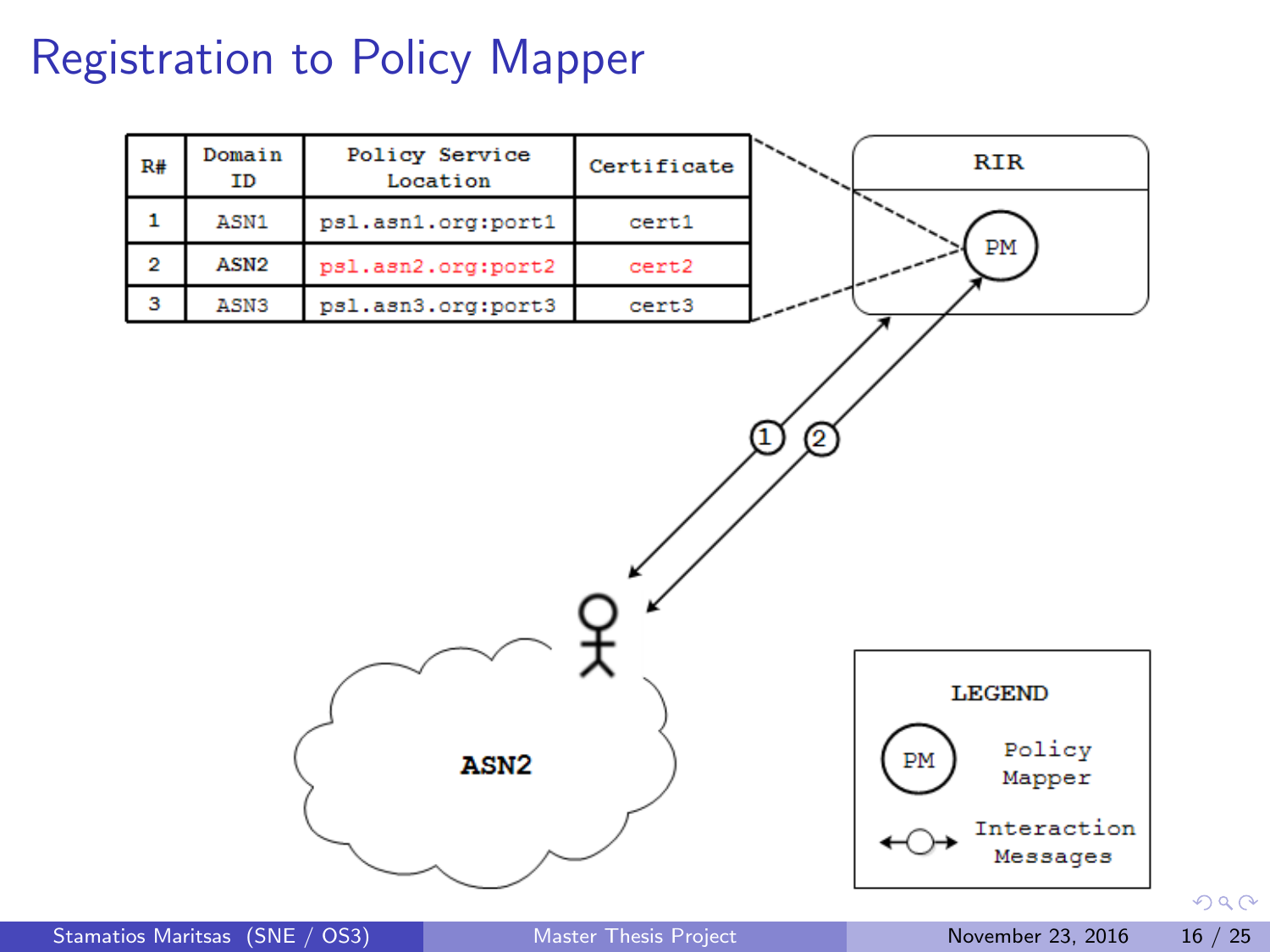### Policy retrieval

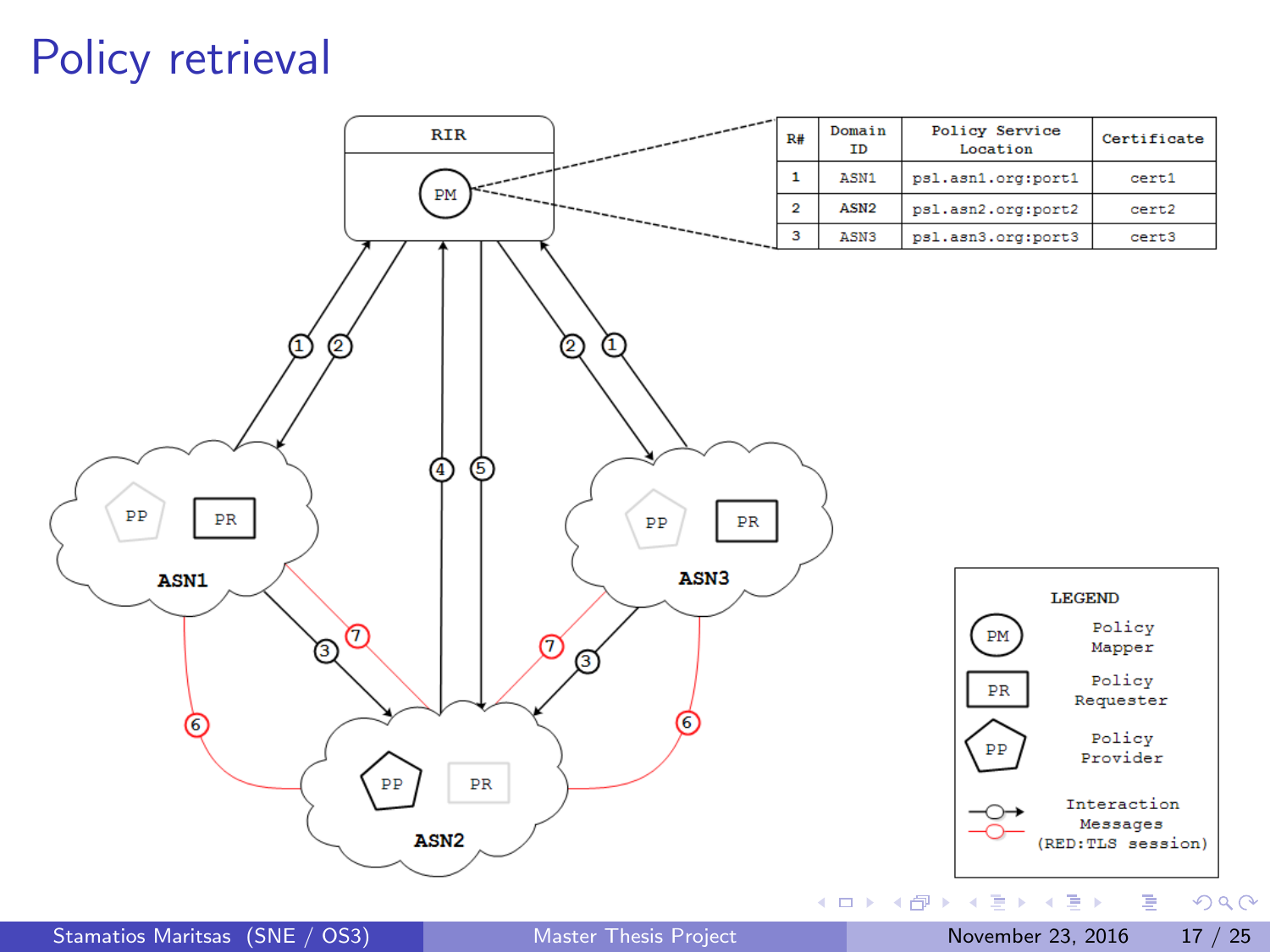## Policy view

- **•** Innovative idea
- Discrete piece of main policy information
- Different *policy views* for different requesters

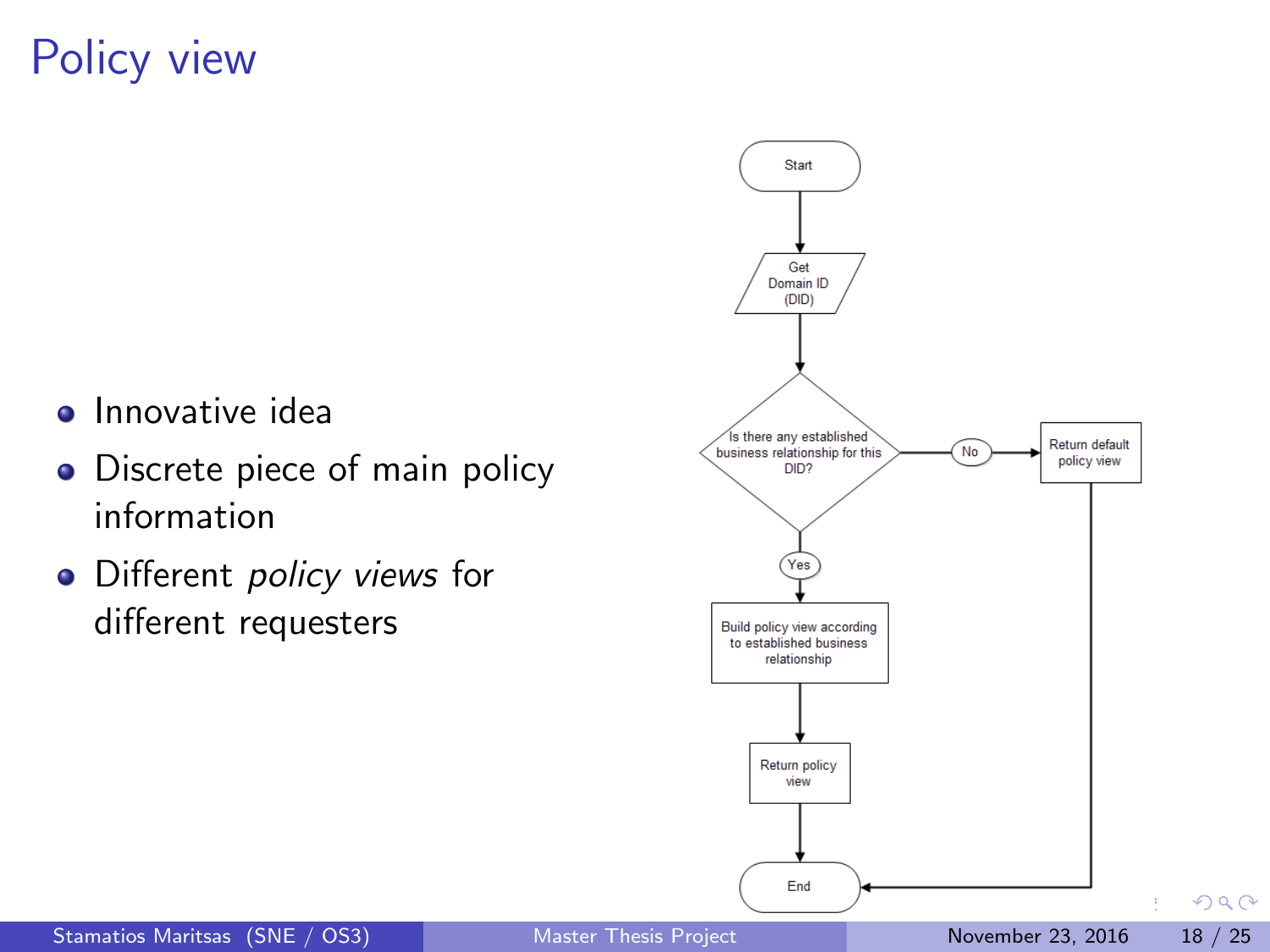## Registration to Policy Provider

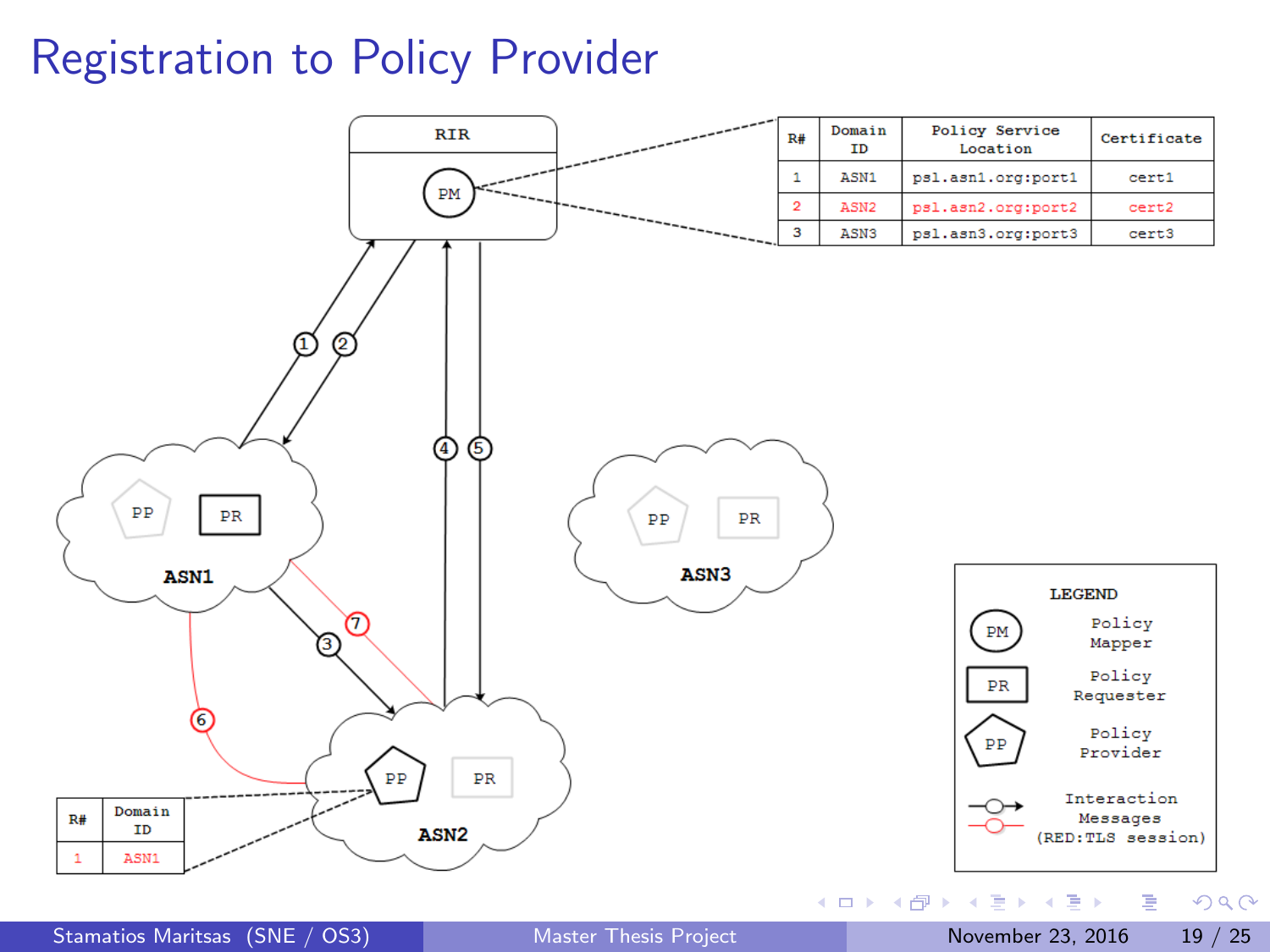## Policy update & notification



Stamatios Maritsas (SNE / OS3) [Master Thesis Project](#page-0-0) November 23, 2016 20 / 25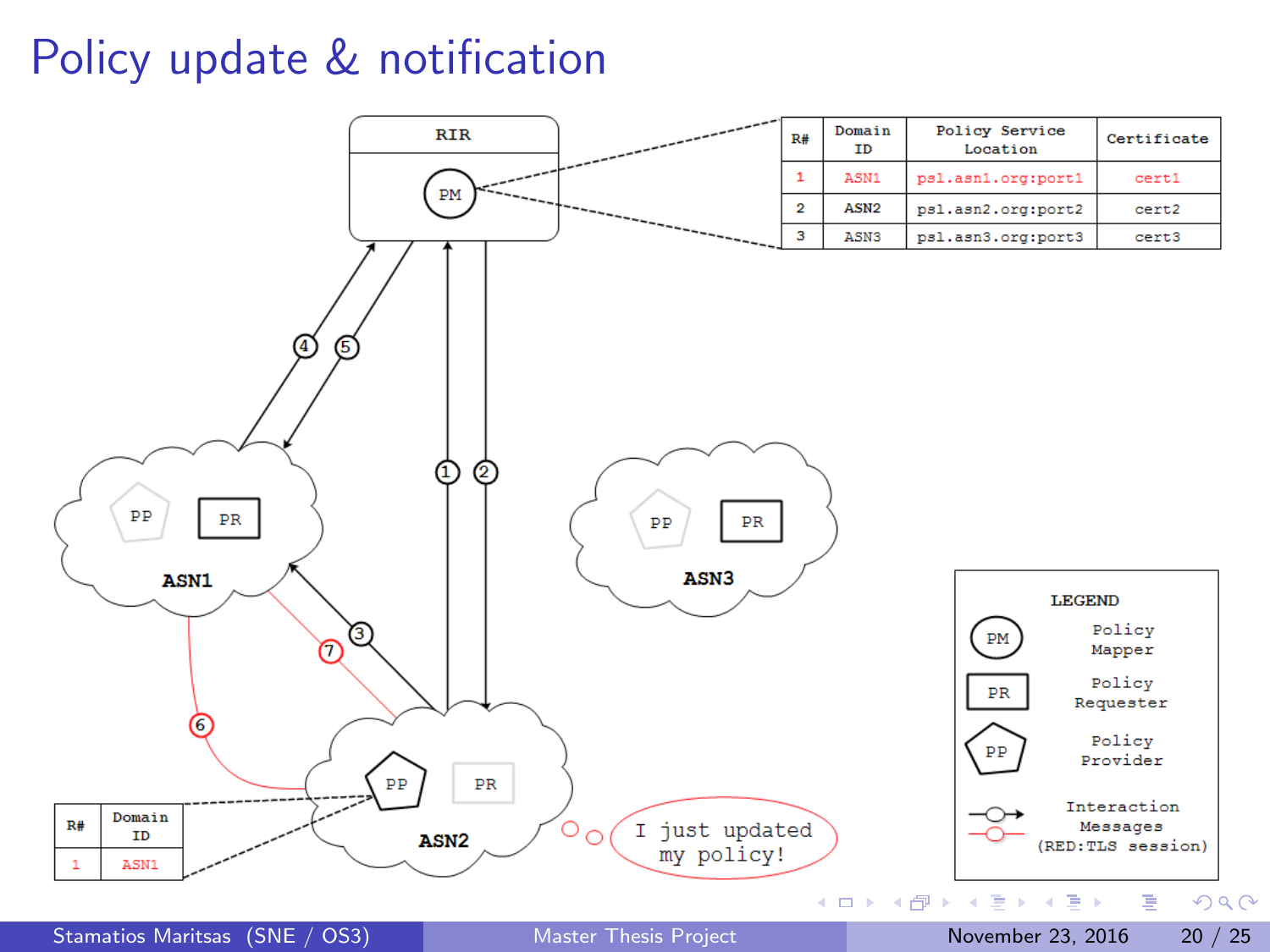### **Discussion**

- **•** Scalability
	- $\blacktriangleright$  hybrid model offers scalability
	- $\blacktriangleright$  innovative system proposal
- **•** Implementation ideas
	- $\triangleright$  Security
		- $\star$  RPKI, authorization but NOT authentication (RFC 6480)
		- $\star$  HTTPS, need for client certificates as well
	- $\blacktriangleright$  Policy language
		- $\star$  only RPSL in place
		- $\star$  need for a structure-based, human-readable language that provides one-to-one correlation between router configurations and policies

 $\Omega$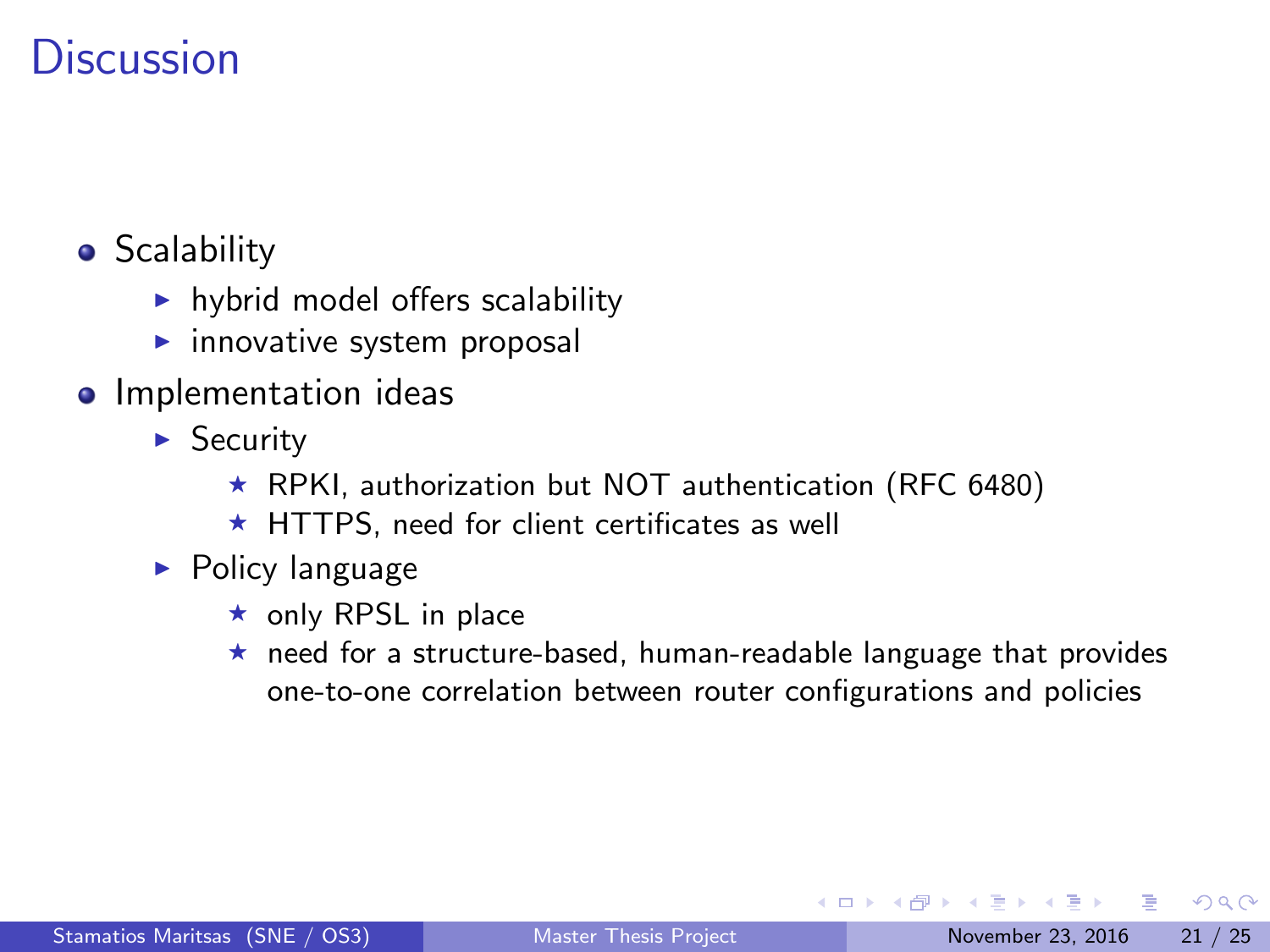### Conclusion

- Decentralization of policies is possible! :)
- **•** Simplicity of architecture
- Components simple and well-defined
- Room for extra services and extension of system capabilities
- Contribute to BGP security by supporting the correctness and effectiveness of BGP filters
	- $\triangleright$  policy views preserve the confidentiality of data
	- $\triangleright$  ISPs more motivated to keep their policy information accurate and up to date

 $\Omega$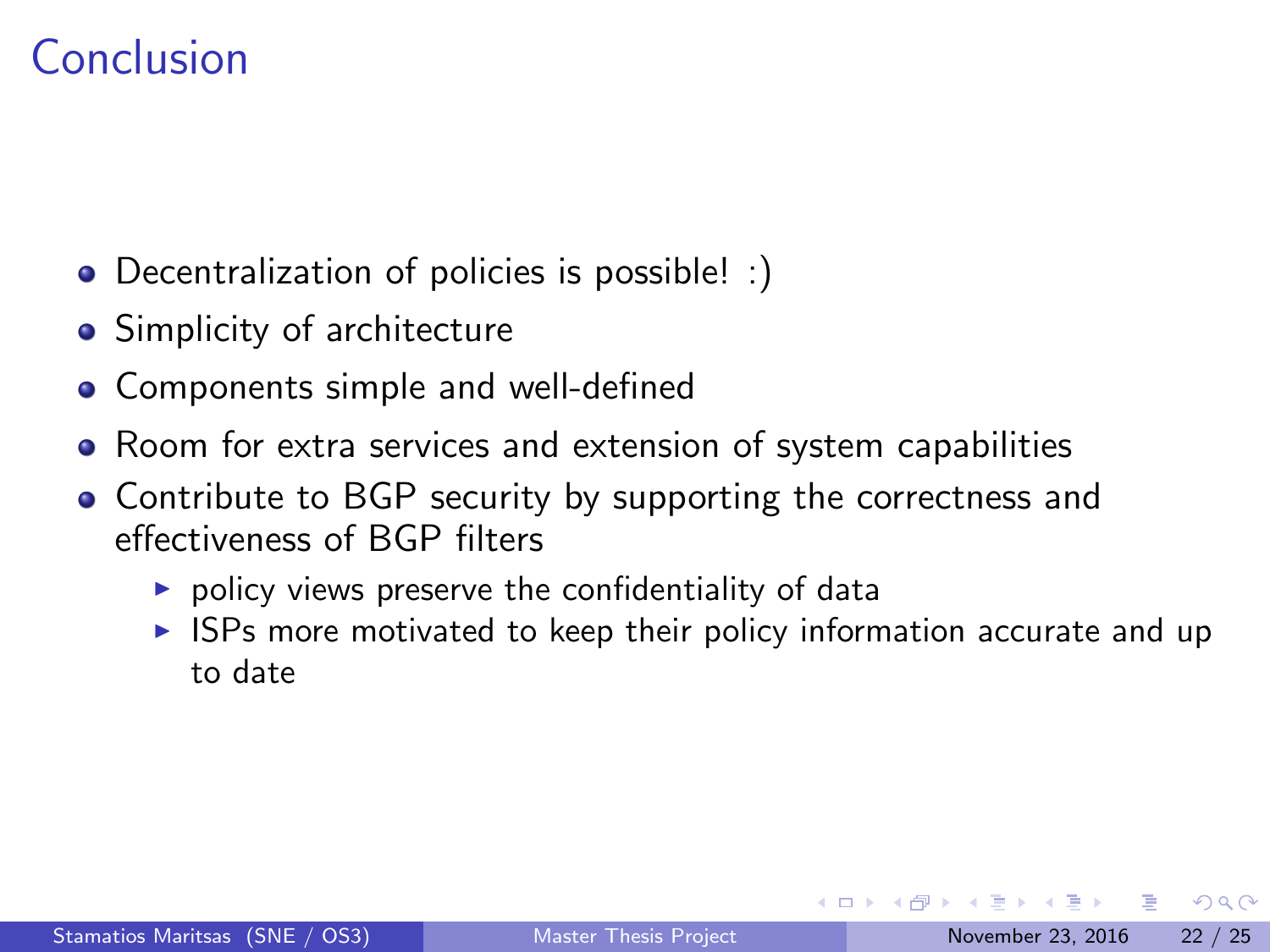### Further work

- Proof of concept
- Large scale scenario
- **e** RPSL alternatives
	- $\blacktriangleright$  Routing Documentation Language (RDL) 3
	- ▶ YAML Ain't Markup Language
- Correctness of policy information
	- $\triangleright$  Comparison of the *policy view* received with the local policy

Stamatios Maritsas (SNE / OS3) [Master Thesis Project](#page-0-0) November 23, 2016 23 / 25

 $^3$ part of Extendible Next Generation Routing Information Toolkit (ENGRIT) project and kicked off on 2014 [\[2\]](#page-23-1)  $\Omega$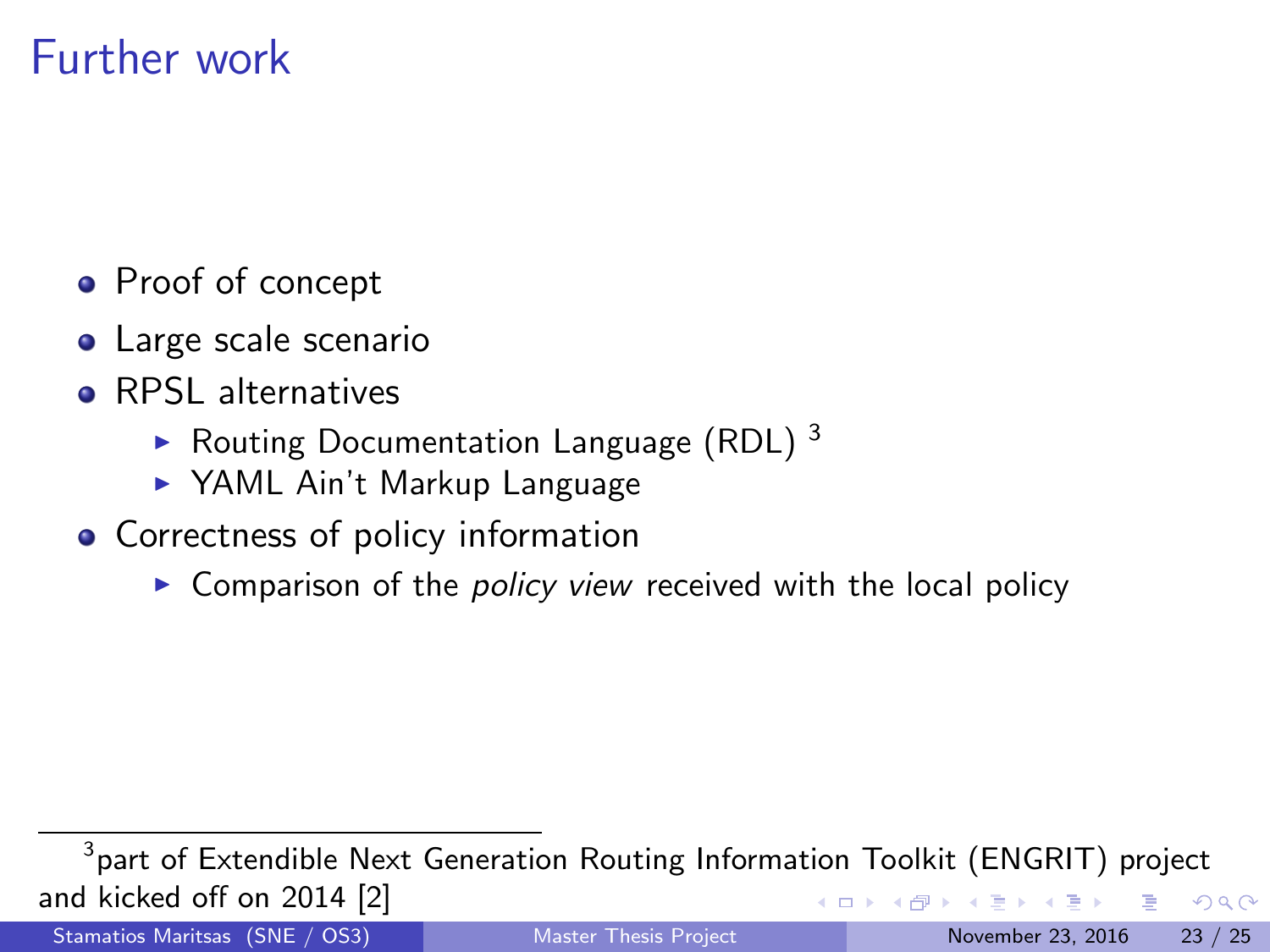### References

<span id="page-23-0"></span>Ralph Koning, Miroslav Zivkovic, Stavros Konstantaras, Paola Grosso, Cees de Laat (UvA) and Farabi Iqbal (TUDelft) (2015) Architecture for Exchanging Topology Information in Multi-domain Environments

<span id="page-23-1"></span>Per Gregers Bilse and Benno Overeinder, IEPG Meeting, IETF 89, London, UK, March 2014 Presentation: "A programmatic approach to generating router configurations"

<http://www.iepg.org/2014-03-02-ietf89/rdl-IEPG-89.pdf>

 $QQ$ 

 $\mathcal{A} \cap \mathbb{P} \rightarrow \mathcal{A} \supseteq \mathcal{A} \rightarrow \mathcal{A} \supseteq \mathcal{A}$